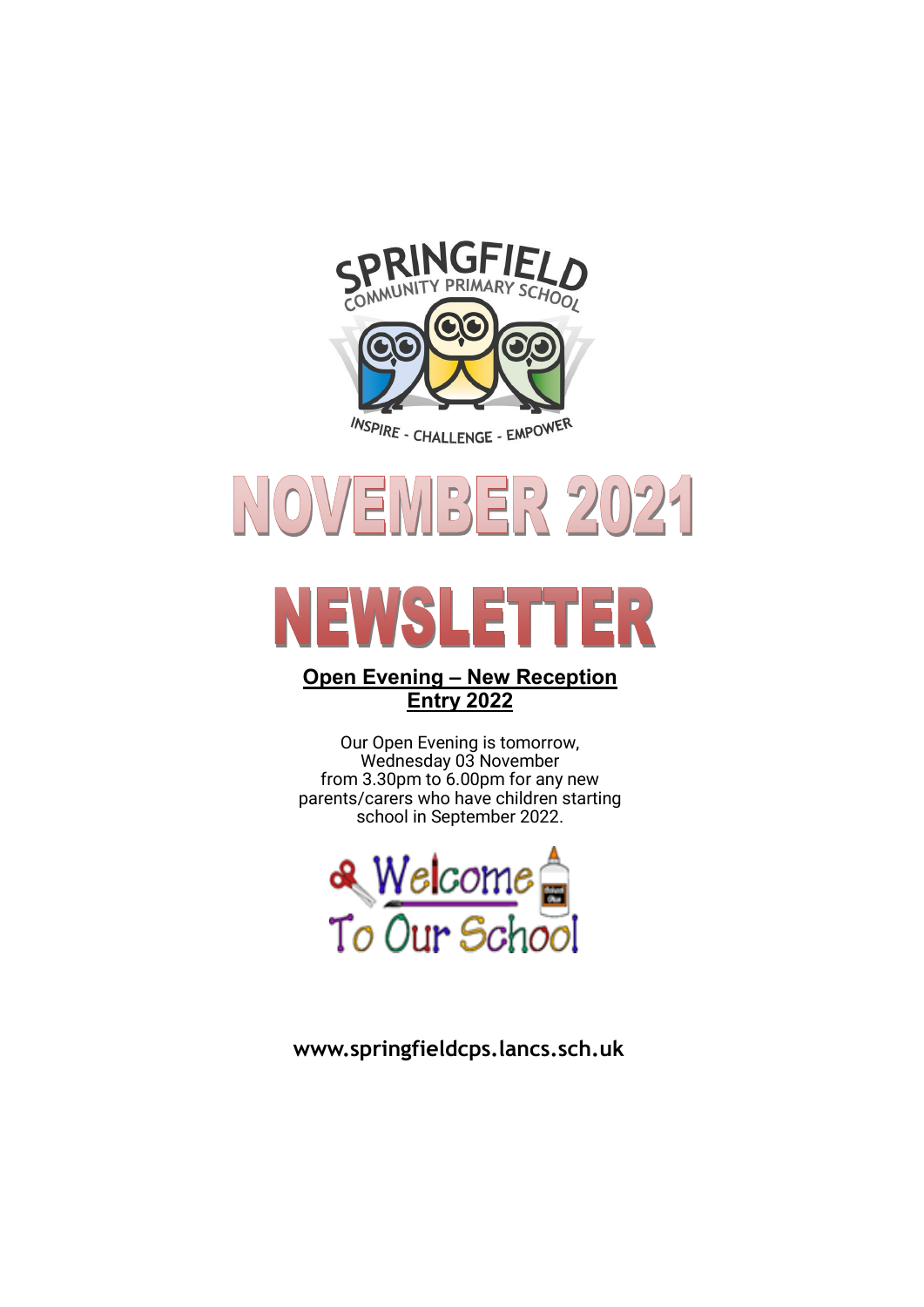# **NEW ADMISSIONS TO PRIMARY**

If you have a child who will be 4 before August 31 2022, then you should be applying for a primary school place for September 2022 entry. All applications must be made **on-line** and the closing date for applications is 15 January 2022. See Springfield website: Parent Zone/Admissions.

# **DATA COLLECTION SHEETS**

The annual data collection sheets will be sent out this month, please be sure to check the information we have for your child /children and correct any of the details. Please make sure we have more than one contact for emergencies and that all medical information is provided, thank you.

The Pupil Privacy Notice explains the need for the information we hold on our school database in

respect of all the pupils at Springfield. A copy of this notice can be viewed on our school website under: About Us/Pupil Privacy Notice.

Copy also available from the office on request.

#### **FLU VACCINES**

IntraHealth Organisation will be visiting us on Thursday 18 November, to carry out the flu immunisations for all the pupils with the parental consent to receive the vaccine.

#### **PARENTS EVENING**

As mentioned on the October Newsletter, this year we may make alternative arrangements due to COVID-19 restrictions. A letter will follow later in the term with further details, thank you.

#### **POPPY APPEAL**

Poppies and other themed merchandise are now available to buy. Poppies are 20p and other items range from 50p to £1.50. We will let you all know in December how much you have raised. Meanwhile, we thank you all for your fabulous support.







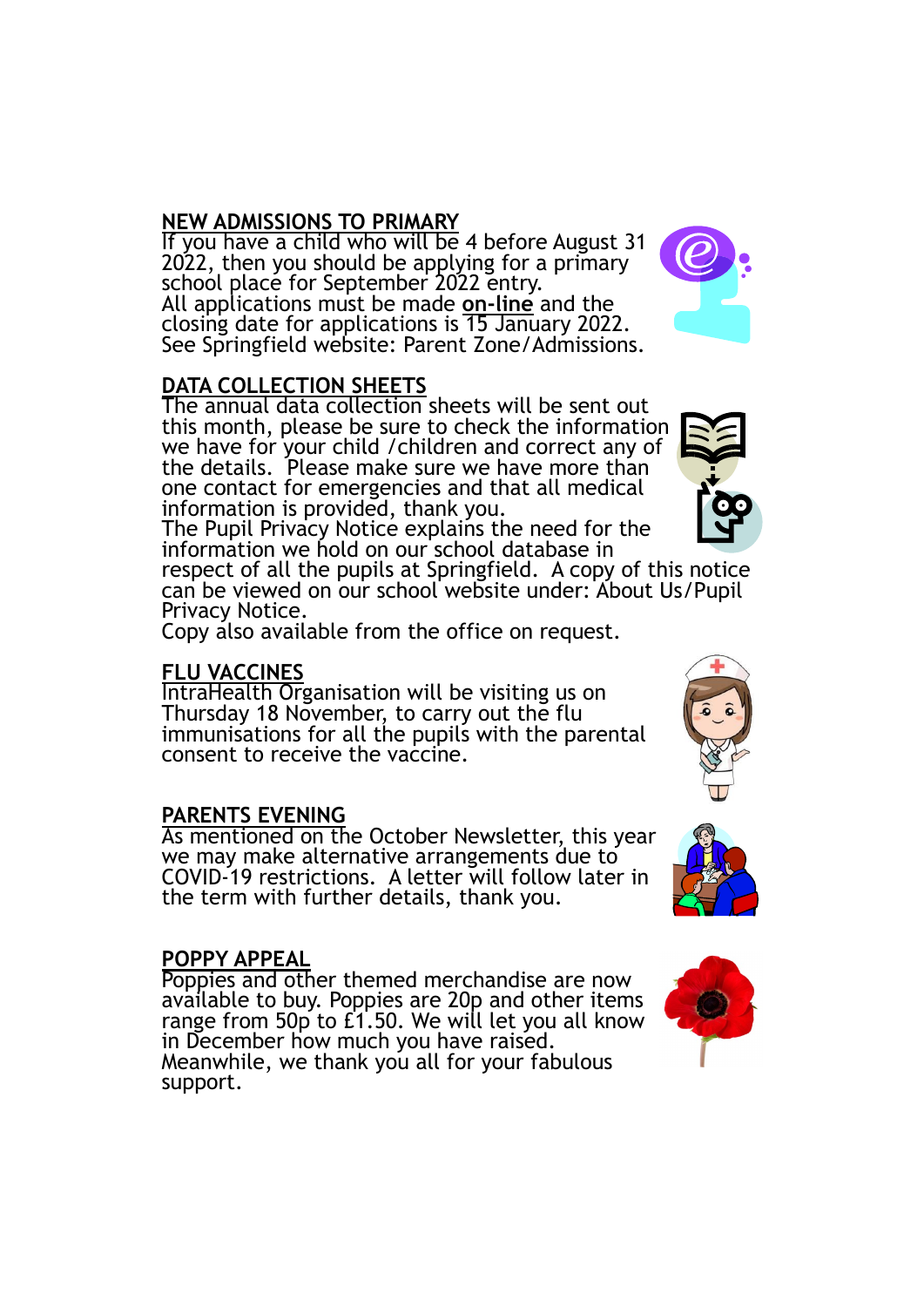# **HEALTHY SCHOOL TIPS**

#### **HEAD LICE**

Head lice continues to be a problem. Would you please check your child's hair on a regular basis for head lice and apply treatment straight away.

#### **SCHOOL MEALS**

Please remember all meals should be paid for **BEFORE** the end of the week they are taken. Envelopes are sent home each Monday for returning to school on **Tuesday** and cost £11.75 per week.

Changes to meal patterns **cannot** take place now until 05 January 2022. Please let Mrs Collett know by Thursday 09 December if you would like to move your child from sandwiches to meals and vice versa—thank you. **AUTUMN/WINTER MENU**

#### When available, every child in school will bring the new menu home and this is for you to keep. If you want to change your child to meals, then see the next change date above, thank you. **TEXTING SERVICE**

Please can you make sure you inform us when you change your mobile telephone numbers—we still have a few parents not receiving our text messages because we do not have the correct number. This also means we cannot get hold of you in an emergency, so please keep us up to date, thank you.

# **ASSEMBLIES**

Sorry, but we are still unable to invite you to join us for any Assemblies due to current COVID-19 restrictions. If your child is being awarded with a certificate at the end of a week or term, they will still receive an award. Parents/Carers can see who has won the awards on the Springfield website under: Parent Zone/Celebration/Weekly Awards & Half Term Heroes.

# **BONFIRE NIGHT**

Enjoy any home celebrations, but please remember to stay safe Note to children: Fireworks are not toys!